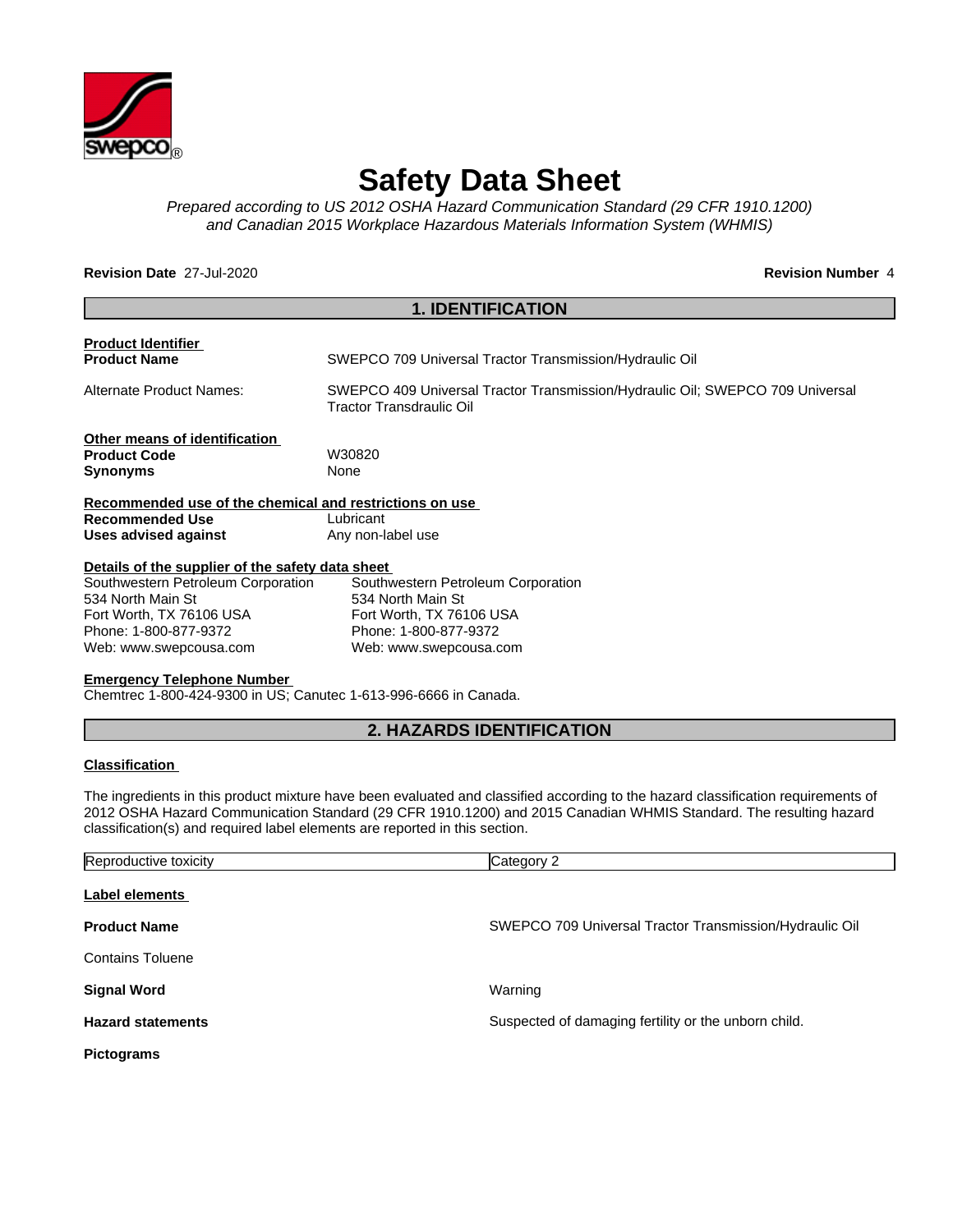

**Precautionary Statements - Prevention Contain Statements - Prevention Contain special instructions before use. Do not handle until all** safety precautions have been read and understood. Use personal protective equipment as required.**Precautionary Statements - Response IF exposed or concerned: Get medical advice. Precautionary Statements - Storage Store Store locked up. Precautionary Statements - Disposal** Dispose of container to an approved waste disposal plant. **Hazards not otherwise classified (HNOC)** No other information available. **Other Information** Toxic to aquatic life with long lasting effects. Toxic to aquatic life. **Unknown acute toxicity** 1.17% of the mixture consists of ingredient(s) of unknown toxicity.

# **3. COMPOSITION/INFORMATION ON INGREDIENTS**

**Mixture**<br>Chemical Family

Petroleum hydrocarbon.

| <b>Chemical Name</b>                                                 | <b>CAS-No</b>  | Weight %  | <b>Trade Secret</b> |
|----------------------------------------------------------------------|----------------|-----------|---------------------|
| Zinc, bis[O,O-bis(2-ethylhexyl)<br>phosphorodithioato-S,S'I-, (T-4)- | 4259-15-8      | 0 - 10%   |                     |
| Triphenyl phosphite                                                  | $101 - 02 - 0$ | $0 - 10%$ |                     |
| ⊺oluene                                                              | 108-88-3       | $0 - 10%$ |                     |

\*The exact percentage (concentration) of composition has been withheld as a trade secret.

# **4. FIRST AID MEASURES**

#### **Description of first aid measures**

| <b>Eye Contact</b>                                          | Rinse thoroughly with plenty of water for at least 15 minutes and consult a physician.                                                              |
|-------------------------------------------------------------|-----------------------------------------------------------------------------------------------------------------------------------------------------|
| <b>Skin Contact</b>                                         | Wash off immediately with soap and plenty of water. If skin irritation persists, call a<br>physician.                                               |
| <b>Inhalation</b>                                           | Move to fresh air. If breathing is difficult, give oxygen. If not breathing, give artificial<br>respiration. If symptoms persist, call a physician. |
| Ingestion                                                   | Clean mouth with water and drink afterwards plenty of water.                                                                                        |
| Most important symptoms and effects, both acute and delayed |                                                                                                                                                     |
| <b>Symptoms</b>                                             | No other information available.                                                                                                                     |
|                                                             | Indication of any immediate medical attention and special treatment needed                                                                          |
| <b>Notes to Physician</b>                                   | Treat symptomatically.                                                                                                                              |
|                                                             | <b>5. FIRE-FIGHTING MEASURES</b>                                                                                                                    |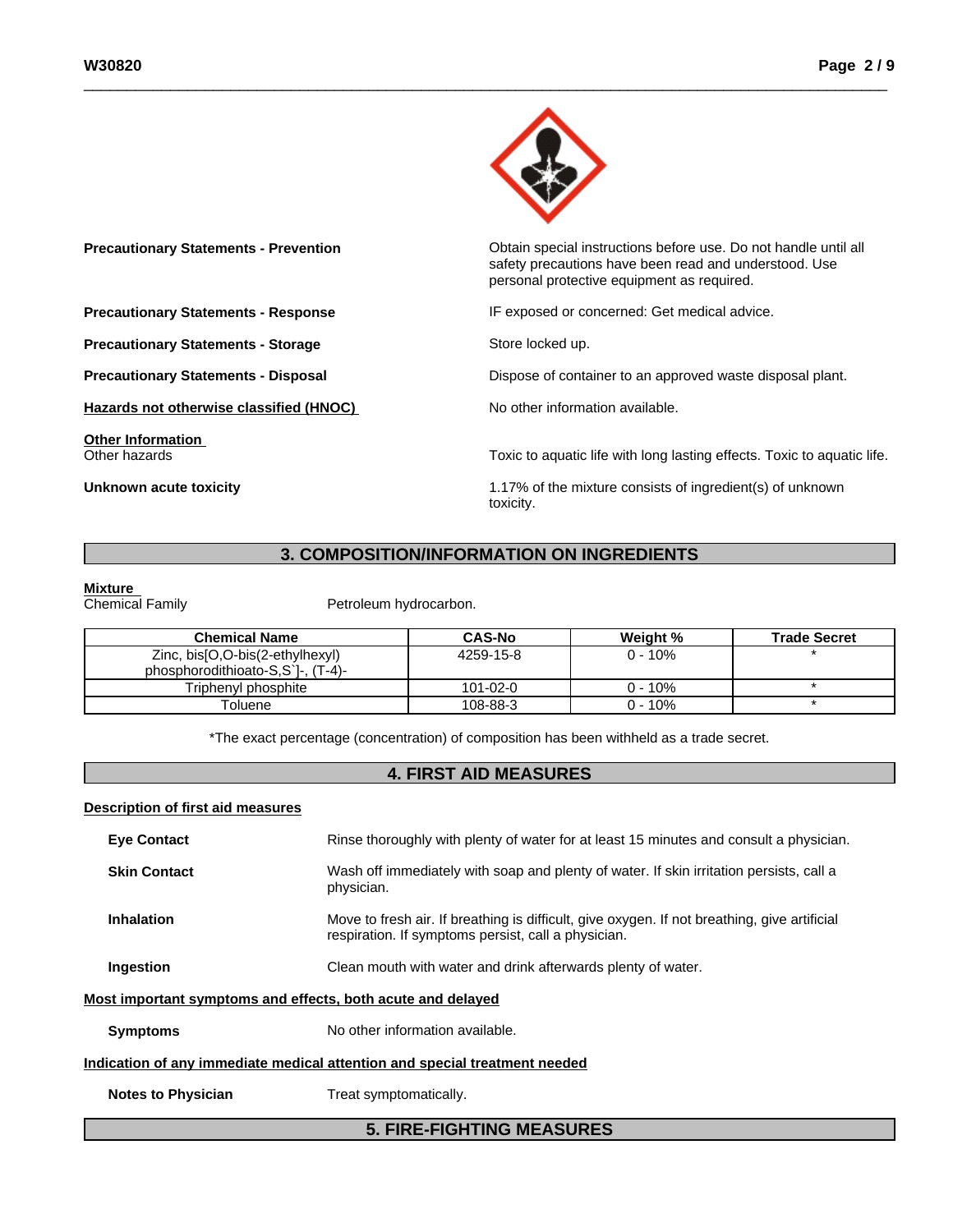#### **Suitable Extinguishing Media**

Foam. Dry chemical or CO2. Cool containers with flooding quantities of water until well after fire is out.

**Unsuitable Extinguishing Media** Do not scatter spilled material with high pressure water streams.

### **Specific Hazards Arising from the Chemical**

No other information available.

**Hazardous Combustion Products** Hydrocarbons. Carbon monoxide. Hydrogen sulfide (H2S) may be produced above 250° F (121° C).

#### **Explosion Data**

**Sensitivity to mechanical impact** None. **Sensitivity to static discharge** None.

#### **Protective Equipment and Precautions for Firefighters**

Wear self-contained breathing apparatus and protective suit.

### **6. ACCIDENTAL RELEASE MEASURES**

#### **Personal precautions, protective equipment and emergency procedures**

Use personal protective equipment.Avoid contact with skin, eyes and clothing. Ensure adequate ventilation. Remove all sources of ignition.

#### **Environmental precautions**

See Section 12 for additional Ecological information.

#### **Methods and material for containment and cleaning up**

Prevent further leakage or spillage if safe to do so. Use inert absorbent materials to confine spills and absorb spill.

Pick up and transfer to properly labelled containers.

# **7. HANDLING AND STORAGE**

#### **Precautions for safe handling**

**Handling** Handle in accordance with good industrial hygiene and safety practice.

#### **Conditions for safe storage, including any incompatibilities**

**Storage** Keep containers tightly closed in a dry, cool and well-ventilated place. Keep out of the reach of children.

**Incompatible Materials** Strong oxidizing agents.

# **8. EXPOSURE CONTROLS/PERSONAL PROTECTION**

#### **Control parameters**

**Exposure Guidelines** Exposure limits of this complete mixture have not been evaluated. If information is available on any of the individual components of the mixture, it is presented in the table below. Keep in mind, however, that these exposure levels are for pure concentrations of these ingredients. If no table appears below, none of the components represent a hazard or occupational exposure limits have not been established or occupational exposure limits are not known for any of the ingredients in this product:

| <b>Chemical Name</b> | <b>ACGIH TLV</b> | <b>OSHA PEL</b>       | <b>NIOSH IDLH</b> |
|----------------------|------------------|-----------------------|-------------------|
| oluene               | TWA: 20 ppm      | TWA: 200 ppm          | 500 ppm           |
| 108-88-3             |                  | $300$ ppm<br>Ceiling: |                   |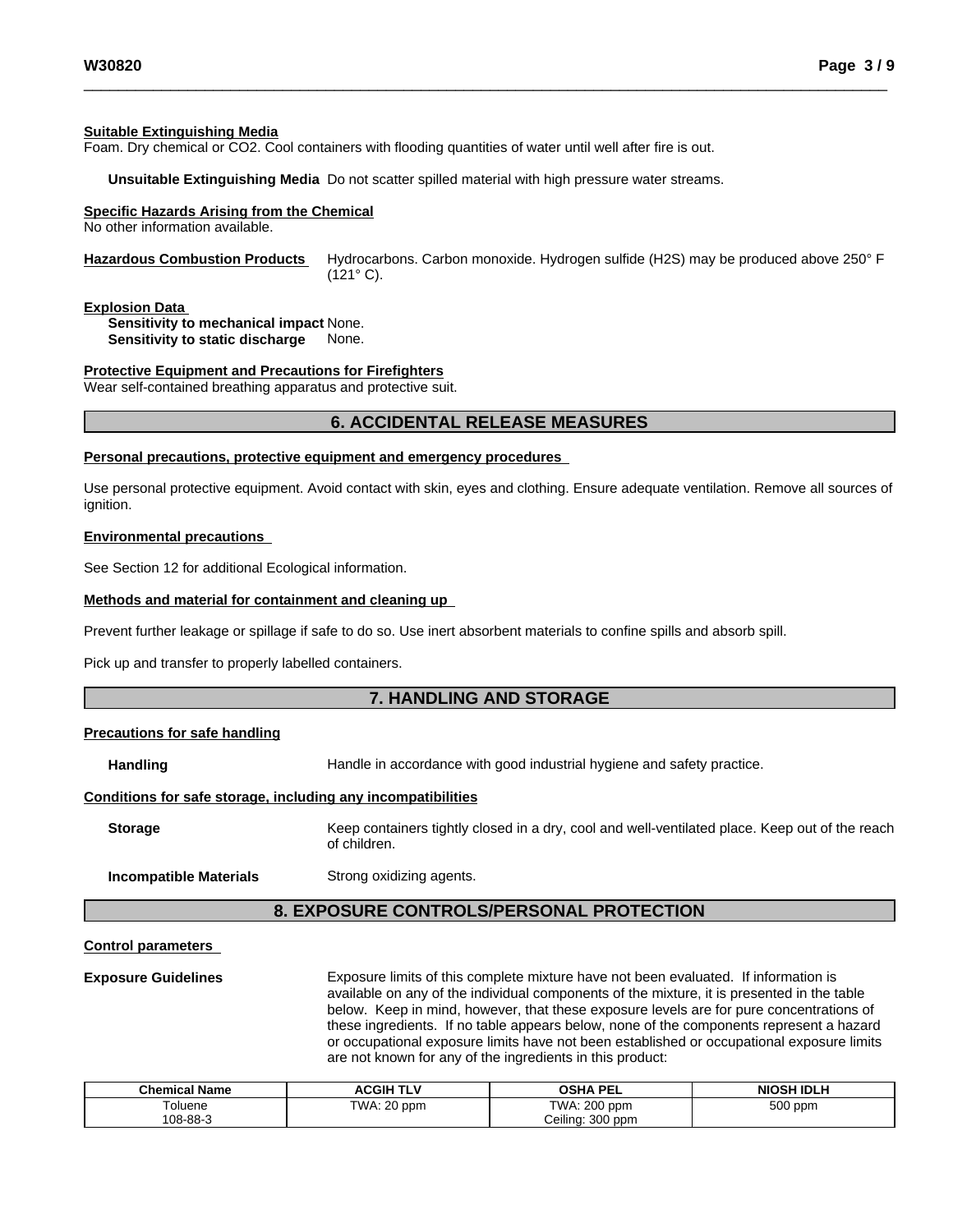### **Appropriate engineering controls**

Use in well-ventilated area. If user operations generate an oil mist, use process enclosures, local exhaust ventilation or other engineering controls to control airborne levels below the recommended mineral oil mist exposure limits (ACGIH TLV TWA: 5 mg/m3; ACGIH TLV STEL: 10 mg/m3; OSHA PEL TWA: 5 mg/m3).

#### **Individual protection measures, such as personal protective equipment**

| <b>Eye/face Protection</b>    | Safety glasses with side-shields.                                                                                                                                                                                                                                                                                                |
|-------------------------------|----------------------------------------------------------------------------------------------------------------------------------------------------------------------------------------------------------------------------------------------------------------------------------------------------------------------------------|
| Skin and body protection      | Suitable protective clothing.                                                                                                                                                                                                                                                                                                    |
| <b>Respiratory Protection</b> | If exposure limits are exceeded or irritation is experienced, NIOSH/MSHA approved<br>respiratory protection should be worn. Positive-pressure supplied air respirators may be<br>required for high airborne contaminant concentrations. Respiratory protection must be<br>provided in accordance with current local regulations. |

**General Hygiene Considerations** Handle in accordance with good industrial hygiene and safety practice.

# **9. PHYSICAL AND CHEMICAL PROPERTIES**

#### **Information on basic physical and chemical properties**

| <b>Physical state</b>            | Liquid                         |                  |
|----------------------------------|--------------------------------|------------------|
| Color                            | Amber                          |                  |
| Odor                             | Petroleum distillates          |                  |
| <b>Odor Threshold</b>            | No other information available |                  |
| <b>Property</b>                  | <b>Values</b>                  | Remarks • Method |
| рH                               | No other information available |                  |
| Melting point / freezing point   | No other information available |                  |
| <b>Boiling Point/Range</b>       | 293 °C                         |                  |
| <b>Flash Point</b>               | 179 °C                         |                  |
| <b>Evaporation Rate</b>          | No other information available |                  |
| Flammability (solid, gas)        | No other information available |                  |
| <b>Flammability Limit in Air</b> |                                |                  |
| <b>Upper flammability limit:</b> | 7.0                            |                  |
| Lower flammability limit:        | 0.9                            |                  |
| Vapor pressure                   | No other information available |                  |
| <b>Vapor Density</b>             | > 5                            |                  |
| <b>Relative density</b>          | 0.9                            |                  |
| <b>Water Solubility</b>          | No other information available |                  |
| Solubility in other solvents     | No other information available |                  |
| <b>Partition coefficient</b>     | No other information available |                  |
| <b>Autoignition Temperature</b>  | 260 °C                         |                  |
| <b>Decomposition temperature</b> |                                |                  |
| Kinematic viscosity @40C         | No other information available |                  |
| <b>Dynamic viscosity</b>         | No other information available |                  |
| <b>Explosive Properties</b>      | No other information available |                  |
| <b>Oxidizing Properties</b>      | No other information available |                  |
| <b>Other Information</b>         |                                |                  |
| <b>Softening Point</b>           | No other information available |                  |
| <b>Molecular Weight</b>          | No other information available |                  |
| <b>Volatiles, % Vol</b>          | No other information available |                  |
| <b>Density</b>                   | No other information available |                  |
| <b>Bulk Density</b>              | No other information available |                  |
|                                  |                                |                  |

# **10. STABILITY AND REACTIVITY**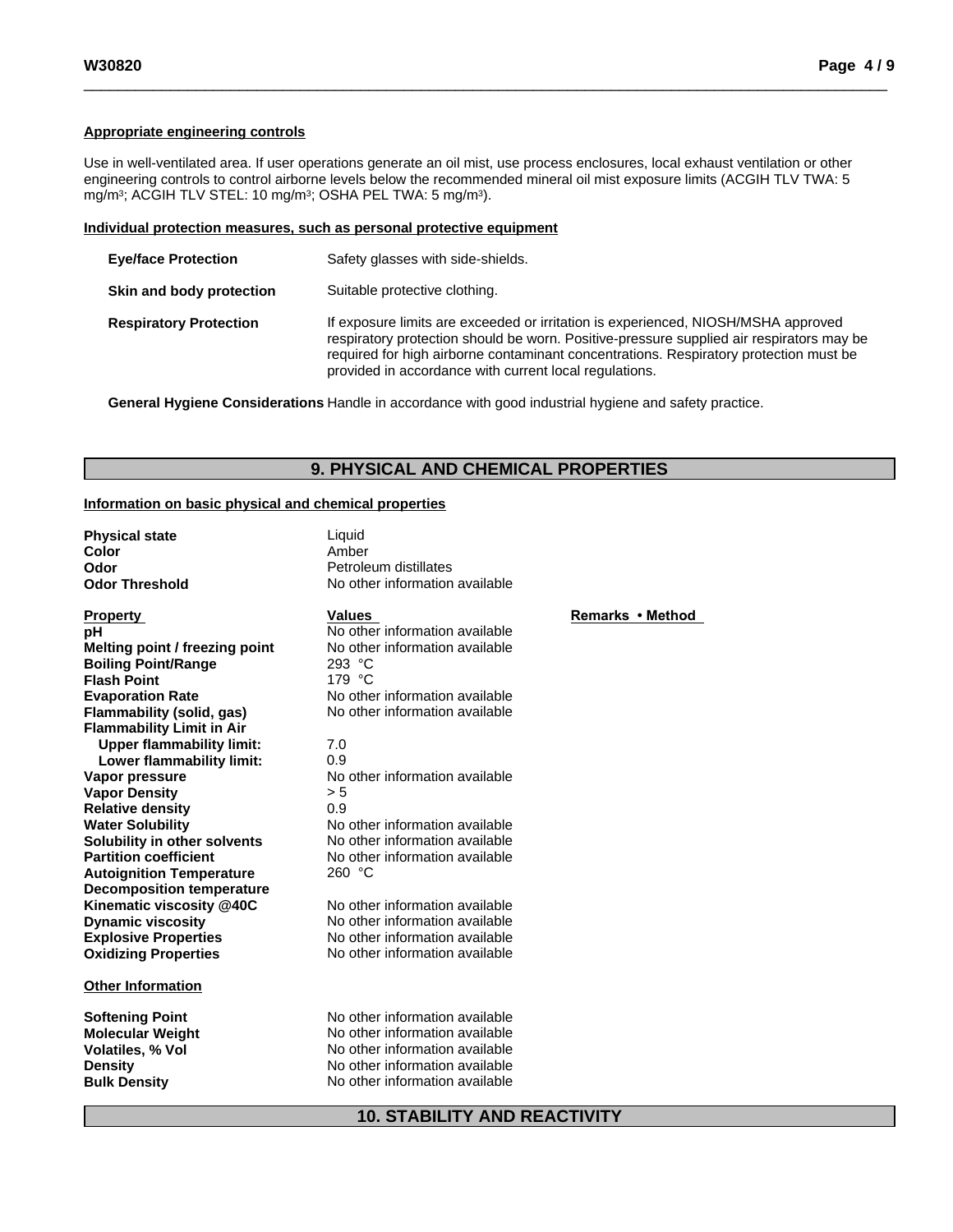**Reactivity**

None under normal use conditions.

#### **Chemical Stability**

Stable under recommended storage conditions.

### **Possibility of Hazardous Reactions**

None under normal use conditions. Hazardous polymerization does not occur.

#### **Conditions to Avoid**

Heat, flames and sparks.

#### **Incompatible Materials**

Strong oxidizing agents.

#### **Hazardous Decomposition Products**

Hydrocarbons. Carbon monoxide. Hydrogen sulfide (H2S) may be produced above 250° F (121° C).

# **11. TOXICOLOGICAL INFORMATION**

#### **Information on likely routes of exposure**

#### **Principle Routes of Exposure** Skin contact. Eye contact.

**Product Information** Toxicity of this complete mixture has not been evaluated. If information is available on any of the individual components of the mixture, it is presented in this section. If no information appears in this section, there is no toxicological information available for any of the components of the mixture.

| <b>Chemical Name</b>                                                              | ATEmix (oral)        | Dermal LD50              | <b>Inhalation LC50</b>  |
|-----------------------------------------------------------------------------------|----------------------|--------------------------|-------------------------|
| Zinc, bis[O,O-bis(2-ethylhexyl)<br>phosphorodithioato-S,S`]-, (T-4)-<br>4259-15-8 | $=$ 3100 mg/kg (Rat) | > 5000 mg/kg (Rabbit)    |                         |
| Triphenyl phosphite<br>101-02-0                                                   | $= 444$ mg/kg (Rat)  | $>$ 2000 mg/kg (Rabbit)  | $> 6.7$ mg/L (Rat) 1 h  |
| <b>Toluene</b><br>108-88-3                                                        | $= 2600$ mg/kg (Rat) | $= 12000$ mg/kg (Rabbit) | $= 12.5$ mg/L (Rat) 4 h |

### **Information on toxicological effects**

| <b>Eye Contact</b>  | Contact with eyes may cause irritation.                                                                                                                                                                                                                                                                                                                          |
|---------------------|------------------------------------------------------------------------------------------------------------------------------------------------------------------------------------------------------------------------------------------------------------------------------------------------------------------------------------------------------------------|
| <b>Skin Contact</b> | Repeated or prolonged skin contact may cause allergic reactions with susceptible persons.                                                                                                                                                                                                                                                                        |
| <b>Inhalation</b>   | Avoid breathing of vapors or spray mist. May cause respiratory irritation or other pulmonary<br>effects following prolonged or repeated inhalation of oil mist at airborne levels above the<br>recommended mineral oil mist exposure limits (ACGIH TLV TWA: 5 mg/m <sup>3</sup> ; ACGIH TLV<br>STEL: 10 mg/m <sup>3</sup> ; OSHA PEL TWA: 5 mg/m <sup>3</sup> ). |
| Ingestion           | May be harmful if swallowed. Potential for aspiration if swallowed. Not an expected route of<br>exposure. Aspiration may cause pulmonary edema and pneumonitis.                                                                                                                                                                                                  |
|                     | Delayed and immediate effects as well as chronic effects from short and long-term exposure                                                                                                                                                                                                                                                                       |

| Sensitization            | No other information available.                                                        |
|--------------------------|----------------------------------------------------------------------------------------|
| <b>Mutagenic Effects</b> | No other information available.                                                        |
| Carcinogenicity          | The table below indicates if any agency has listed any ingredient of this product as a |
|                          | carcinogen. If no table appears, no toxicological information was found.               |

| <b>Chemical Name</b> | <b>ACGIH</b> | <b>IARC</b> | NTP<br>Carc | <b>OCUA</b><br>UJNA |
|----------------------|--------------|-------------|-------------|---------------------|
| Toluene              |              | Group       |             |                     |
| 108-88-3             |              |             |             |                     |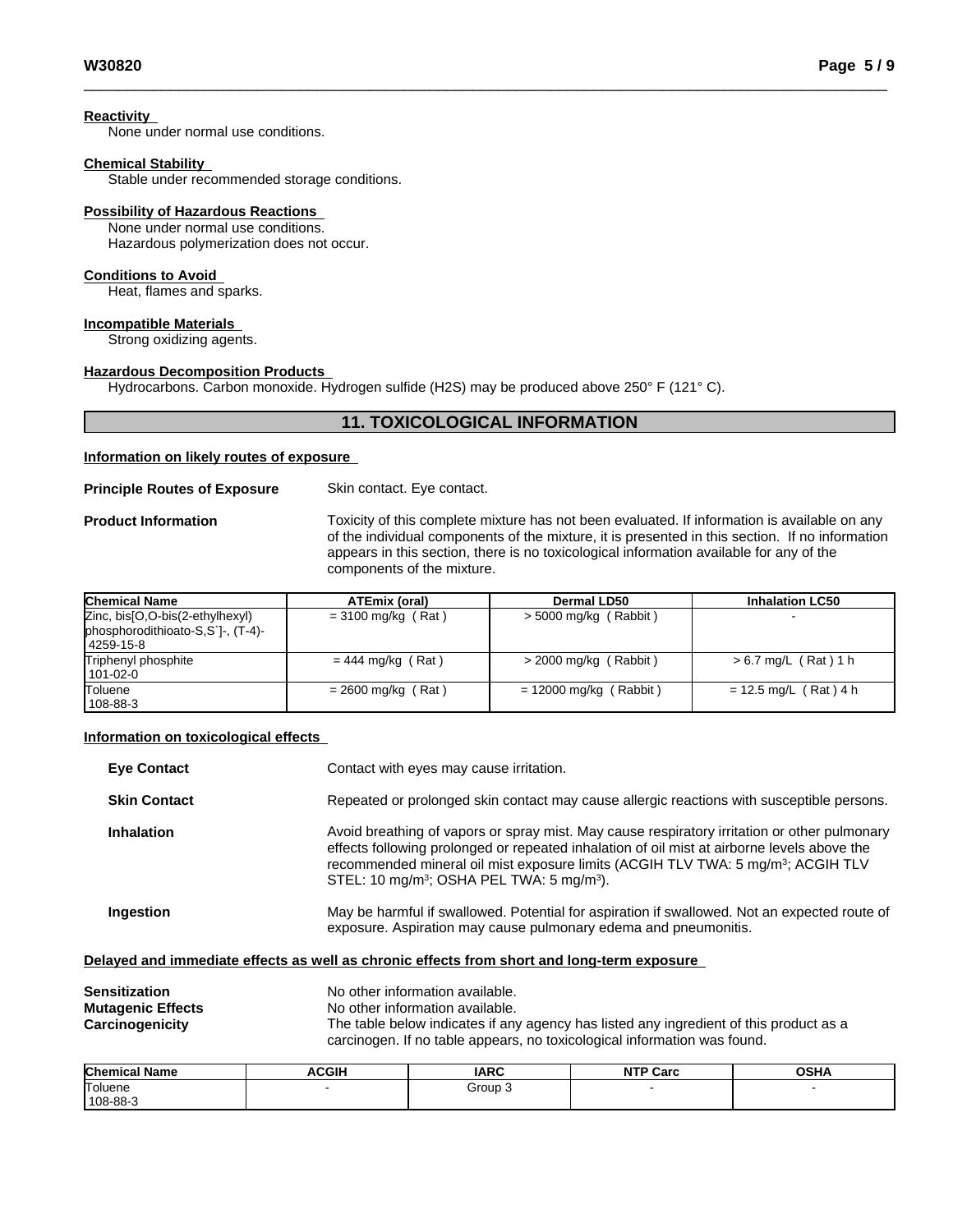| <b>Reproductive Effects</b><br><b>STOT - single exposure</b><br><b>STOT - repeated exposure</b> | No other information available.<br>No other information available.<br>No other information available.                                                                                                                                                                                             |
|-------------------------------------------------------------------------------------------------|---------------------------------------------------------------------------------------------------------------------------------------------------------------------------------------------------------------------------------------------------------------------------------------------------|
| <b>Chronic Toxicity</b>                                                                         | Reports have associated repeated and prolonged occupational overexposure to petroleum<br>based products with liver, kidney, brain and nervous system damage. There is, however,<br>no reported human evidence that these effects occur when exposure is maintained below<br>OSHA and ACGIH limits |
| <b>Aspiration hazard</b>                                                                        | No other information available.                                                                                                                                                                                                                                                                   |

#### **Numerical measures of toxicity**

If this product has been classified as a toxic mixture and numerical measures of toxicity have been calculated based on chapter 3.1 of the GHS document, that data will appear below. If no toxicity calculations appear below, no data is available.

# **12. ECOLOGICAL INFORMATION**

#### **Ecotoxicity**

If ecotoxicity data is available on any of the components of this product, the data will be presented in the table below. If there is no table, there is no data available on any of the components of this product.

1.17 % of the mixture consists of components(s) of unknown hazards to the aquatic environment

**Persistence/Degradability** No other information available.

**Bioaccumulative potential** If bioaccumulation data is available on any of the components of this product, the data will be presented in the table below. If there is no table, there is no data available on any of the components of this product.

| <b>Chemical Name</b>                                              | <b>Partition coefficient</b> |
|-------------------------------------------------------------------|------------------------------|
| Zinc, bis[O,O-bis(2-ethylhexyl) phosphorodithioato-S,S`]-, (T-4)- | 2.86                         |
| 4259-15-8                                                         |                              |
| Triphenyl phosphite                                               | 4.98                         |
| $101 - 02 - 0$                                                    |                              |
| Toluene                                                           | 2.7                          |
| 108-88-3                                                          |                              |

**Mobility in Environmental Media** If mobility data is available on any of the components of this product, the data will be presented in the table below. If there is no table, there is no data available on any of the components of this product.

# **13. DISPOSAL CONSIDERATIONS**

| Waste treatment methods        |                                                                                                                                                                                                                                                                                                                                                                         |
|--------------------------------|-------------------------------------------------------------------------------------------------------------------------------------------------------------------------------------------------------------------------------------------------------------------------------------------------------------------------------------------------------------------------|
| <b>Waste Disposal Method</b>   | Dispose of in accordance with Federal, state and local regulations.                                                                                                                                                                                                                                                                                                     |
| <b>Contaminated Packaging</b>  | Do not re-use empty containers.                                                                                                                                                                                                                                                                                                                                         |
| <b>US EPA Waste Number</b>     | Not applicable                                                                                                                                                                                                                                                                                                                                                          |
| <b>RCRA</b>                    | Subtitle C of the Resource Conservation and Recovery Act (RCRA) requires disclosure of<br>any components of this mixture that are defined as hazardous waste by the Act. If any<br>ingredients in this product are considered hazardous waste, they will be listed in the table<br>below. If there is no table, there are no haardous waste components in this product. |
| <b>California Waste Status</b> | If this product contains one or more substances that are listed with the State of California as<br>a hazardous waste, data will be listed in the table below. If there is no table, there is no<br>data available.                                                                                                                                                      |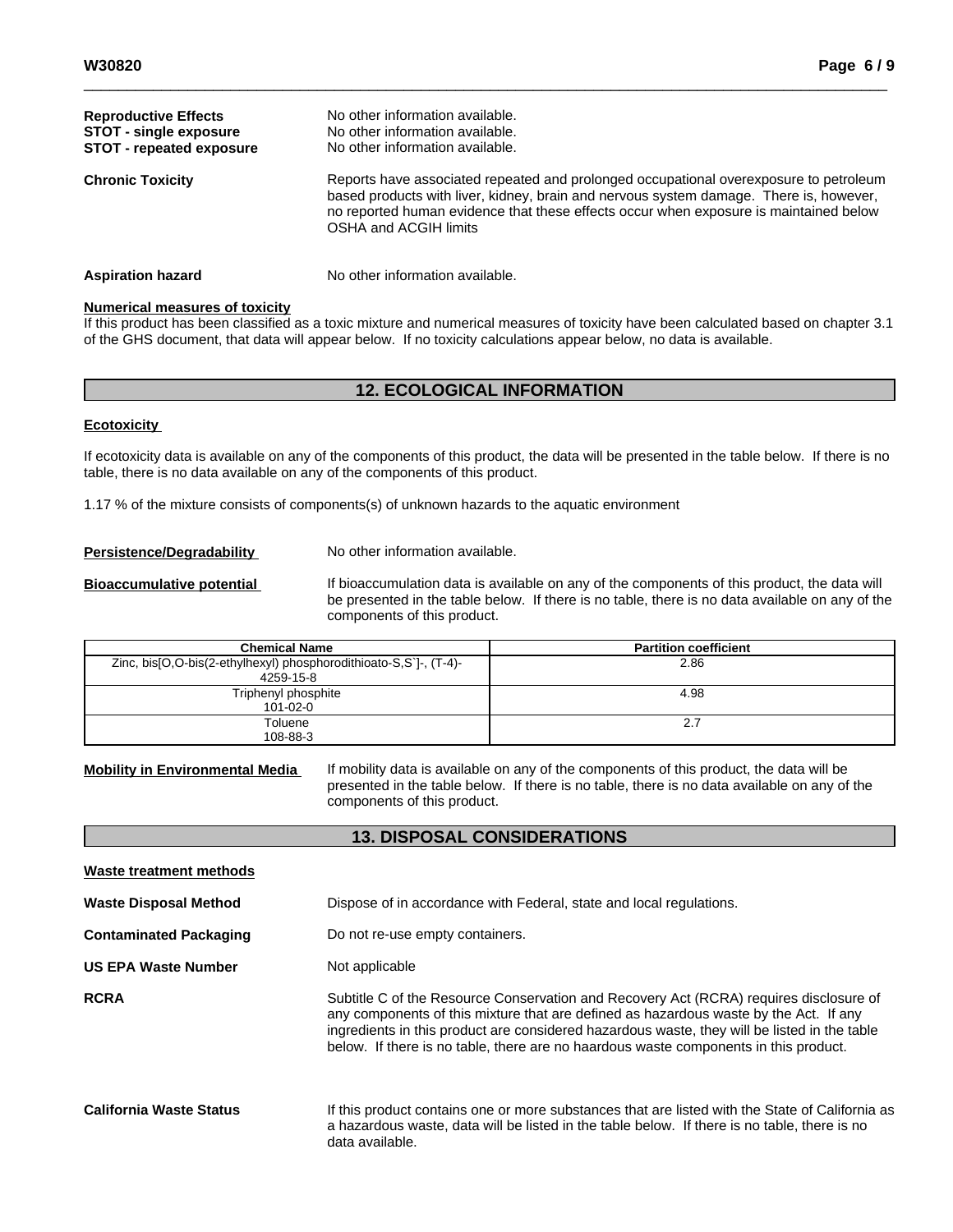|            | <b>Chemical Name</b>                                                           | <b>California Hazardous Waste Status</b> |
|------------|--------------------------------------------------------------------------------|------------------------------------------|
|            | Zinc, bis[O,O-bis(2-ethylhexyl) phosphorodithioato-S,S`]-, (T-4)-<br>4259-15-8 | Ignitable (powder)                       |
|            | Toluene<br>108-88-3                                                            | Toxic; Ignitable                         |
|            | <b>14. TRANSPORT INFORMATION</b>                                               |                                          |
|            |                                                                                |                                          |
| <b>DOT</b> | Not regulated                                                                  |                                          |
| <b>TDG</b> | Not regulated                                                                  |                                          |
| <b>MEX</b> | Not regulated                                                                  |                                          |

| <b>15. REGULATORY INFORMATION</b> |  |
|-----------------------------------|--|
|                                   |  |

### **International Regulations & Inventories**

**ICAO** Not regulated

**IATA** Not regulated

**IMDG/IMO** Not regulated

**RID** Not regulated

**ADR** Not regulated

ADN Not regulated

**All of the components in the product are on the following Inventory lists:** China (IECSC).

| <b>Chemical Name</b>                                | <b>CAS-No</b> | <b>EINECS</b> | <b>ELINCS</b> | <b>TSCA</b> | <b>FIFRA</b> | <b>DSL</b> | <b>NDSL</b> | <b>PICCS ENCS</b> | <b>CHINA</b> | <b>AICS</b>              | <b>KECL</b> |
|-----------------------------------------------------|---------------|---------------|---------------|-------------|--------------|------------|-------------|-------------------|--------------|--------------------------|-------------|
| Zinc,                                               | 4259-15-8     | ⋏             |               | Present     |              | ⌒          |             |                   |              |                          | KE-28657    |
| $bis[O,O-bis(2-ethylhex]$                           |               |               |               |             |              |            |             |                   |              |                          | $\lambda$   |
| lvI)                                                |               |               |               |             |              |            |             |                   |              |                          |             |
| phosphorodithioato-S,<br>$[S^{\cdot}]$ -, $(T-4)$ - |               |               |               |             |              |            |             |                   |              |                          |             |
| Triphenyl phosphite                                 | 101-02-0      |               |               | Present     |              | ∧          |             |                   |              |                          | KE-34742    |
| Toluene                                             | 108-88-3      |               |               | Present     |              | ⌒          |             |                   |              | $\overline{\phantom{0}}$ | KE-33936    |

 $\overline{X}$  = Listed;  $XU$  = Exempt; - = Not Listed

| Complies        |
|-----------------|
| Complies        |
| Does not Comply |
| Does not Comply |
| Complies        |
| Complies        |
| Complies        |
| Complies        |
|                 |

# **U.S. Federal Regulations**

### **SARA 313**

Section 313 of Title III of the Superfund Amendments and Reauthorization Act of 1986 (SARA) requires reporting of any component of this mixture that is subject to the reporting requirements of the Act and Title 40 of the Code of Federal Regulations, Part 372. If any of the ingredients in this product meet these reporting requirements, they will be listed in the table below. If there is no table, no ingredients of this product meet the reporting requirements.

#### **Clean Water Act**

The Clean Water Act (40 CFR 22.21 and 40 CFR 122.42) requires reporting of any component of this mixture designated as a regulated pollutant by the Act. If any of the ingredients in this product meet these reporting requirements, they will be listed in the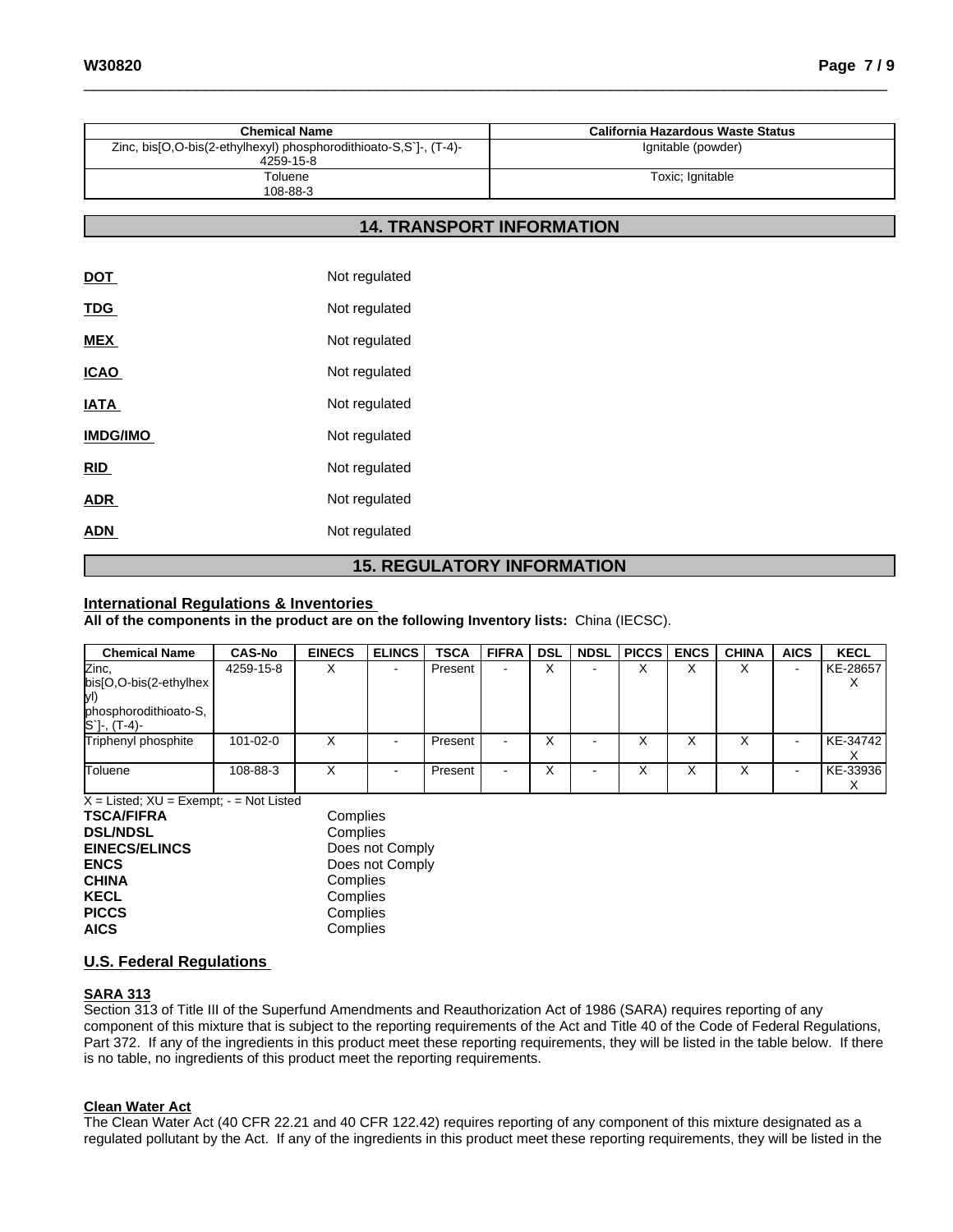table below. If there is no table, no ingredients of this product meet the reporting requirements.

| <b>Chemical Name</b>                                                                       | <b>CWA - Reportable</b><br>Quantities | <b>CWA - Toxic Pollutants</b> | <b>CWA - Priority Pollutants</b> | <b>CWA - Hazardous</b><br><b>Substances</b> |
|--------------------------------------------------------------------------------------------|---------------------------------------|-------------------------------|----------------------------------|---------------------------------------------|
| Zinc,<br>bis[O,O-bis(2-ethylhexyl)<br>phosphorodithioato-S,S`]-,<br>$(T-4)$ -<br>4259-15-8 |                                       |                               |                                  |                                             |
| Toluene<br>108-88-3                                                                        | 1000 lb                               |                               | $\lambda$                        | $\lambda$                                   |

#### **CERCLA**

The Comprehensive Environmental Response Compensation and Liability Act(CERCLA) (40 CFR 302) and the Superfund Amendments and Reauthorization Act (SARA) (40 CFR 355) require disclosure of any component of this mixture that meets the reporting requirements of these Acts. If any of the ingredients in this product are regulated by one or both of these Acts, they will be listed in the table below. If there is no table, no ingredients of this product meet the reporting requirments. There may be specific reporting requirements at the local, regional or state level pertaining to releases of this material.

| <b>Chemical Name</b> | <b>Hazardous Substances RQs</b> | <b>Extremely Hazardous Substances</b><br><b>RQs</b> | <b>SARA Hazardous Substance</b><br><b>Reauired Qtv</b> |
|----------------------|---------------------------------|-----------------------------------------------------|--------------------------------------------------------|
| <sup>-</sup> oluene  | 1000 lb                         |                                                     | RQ 1000 lb final RQ                                    |
| 108-88-3             |                                 |                                                     | RQ 454 kg final RQ                                     |

### **U.S. Regulations & Inventories**

#### **California Proposition 65**

California Proposition 65 requires disclosure of ingredients of this mixture that are designated as Proposition 65 substances. If any of the ingredients in this product meet these reporting requirements, they will be listed in the table below. If there is no table, no ingredients of this product meet the reporting requirements.

#### **U.S. State Right-to-Know Regulations**

Several states have "State Right-to-Know" regulations requiring disclosure of specific substances. If any of the ingredients in this product meet these reporting requirements, they will be listed in the table below. If there is no table, no ingredients of this product meet the reporting requirements.

# **U.S. EPA Label Information**

**EPA** Registration **Number** Not applicable

# **16. OTHER INFORMATION, INCLUDING DATE OF PREPARATION OF THE LAST REVISION**

#### **Regulatory Lists Searched & Other Sources of Information**

ACGIH - American Converence of Governmental Industrial Hygienists ADN - European Agreement for International Carriage of Dangerous Goods by Inland Waterways ADR - European Agreement for International Carriage of Dangerous Goods by Road ANSI - American National Standards Institute CAS - Chemical Abstract Services CERCLA - Comprehensive Environmental Response, Compensation & Liability Act CHINA - China Inventory DOT - United States Department of Transportation DSL - Canada Domestic Substances List EINECS - European Union (EU) European Inventory of Existing Commercial Chemical Substances IARC - International Agency for Research on Cancer IATA - International Air Transport Association ICAO - International Civil Aviation Organization IMDG - International Maritime Dangerous Goods Code MARTK - Massachusetts Right To Know List NDSL - Canada Non-Domestic Substances List NFPA - United States National Fire Protection Association NIOSH - United States National Institute for Occupational Safety & Health NJRTK - New Jersey Right To Know List NTP - United States National Toxicology Program